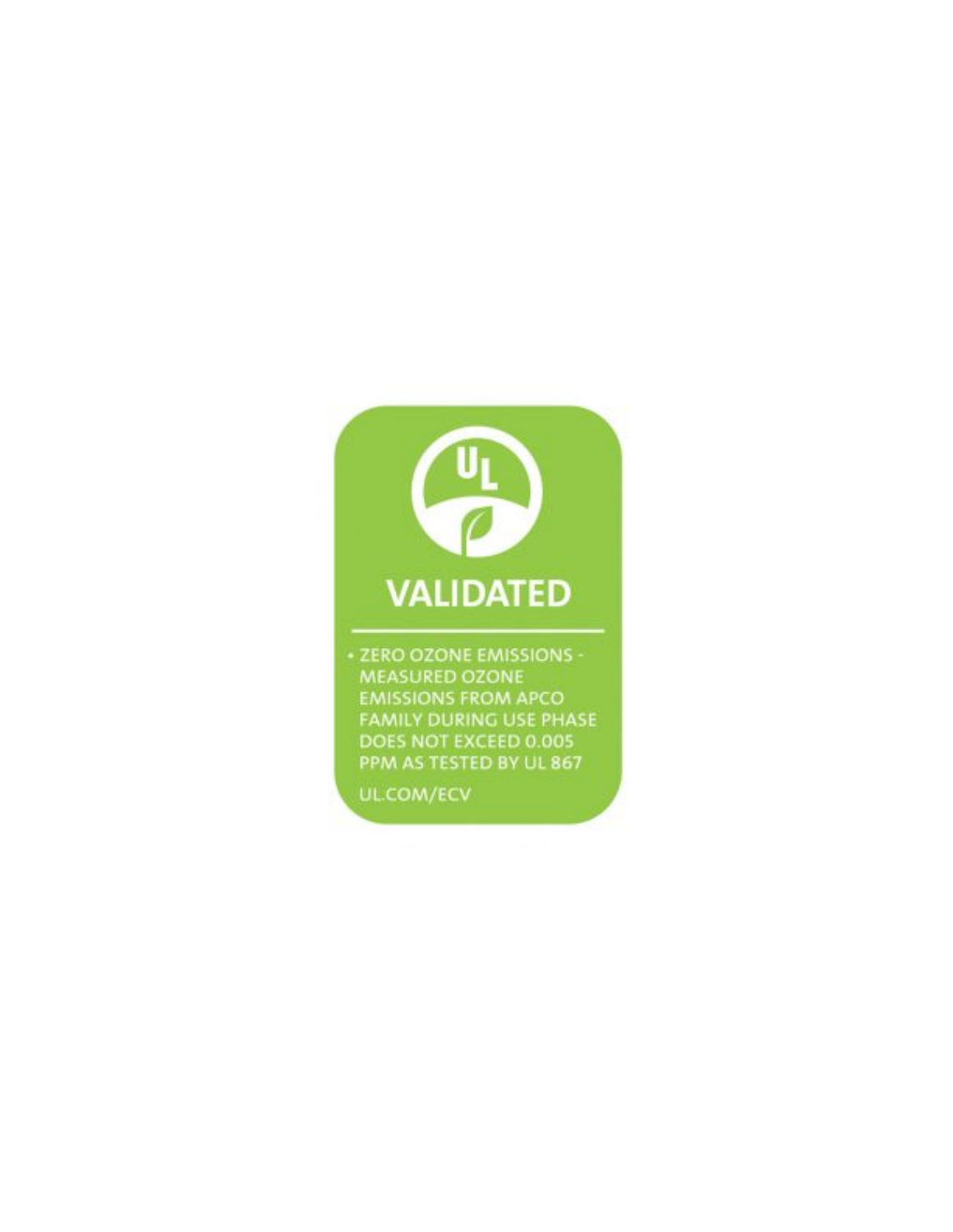# **CERTIFICATE OF COMPLIANCE**

**Certificate Number** 20180622-E336892 **Report Reference** E336892-20180618 **Issue Date** 2018-JUNE-22

**Issued to:** FILT AIR LTD

1 Avshalom Road, P.O. Box 166 3095101 Zikhron Yaaqov, ISRAEL

**This is to certify that representative samples of**

Power Supplies, Electrostatic Air-cleaning Equipment - Component Component - High Voltage Power Supply/Ionizing type module Sterionizer D6.

Have been investigated by UL in accordance with the Standard(s) indicated on this Certificate.

**Standard(s) for Safety:** UL 867, Standard for Safety for Electrostatic Air Cleaners. CSA Standard C22.2 No. 187, Electrostatic Air Cleaners. **Additional Information:** See the UL Online Certifications Directory at [www.ul.com/database](http://www.ul.com/database) for additional information

Only those products bearing the UL Certification Mark should be considered as being covered by UL's Certification and Follow-Up Service.

The UL Recognized Component Mark generally consists of the manufacturer's identification and catalog number, model number or other product designation as specified under "Marking" for the particular Recognition as published in the appropriate UL Directory. As a supplementary means of identifying products that have been produced under UL's Component Recognition Program, UL's Recognized Component Mark: **N**, may be used in conjunction with the required Recognized Marks. The Recognized Component Mark is required when specified in the UL Directory preceding the recognitions or under "Markings" for the individual recognitions.

Recognized components are incomplete in certain constructional features or restricted in performance capabilities and are intended for use as components of complete equipment submitted for investigation rather than for direct separate installation in the field. The final acceptance of the component is dependent upon its installation and use in complete equipment submitted to UL LLC.

Look for the UL Certification Mark on the product.

**Bruce Malley Community Community Community Community Community Community Community Community Community Community Community Community Community Community Community Community Community Community Community Community Communit** 

**UL LLC**



Any information and documentation involving UL Mark services are provided on behalf of UL LLC (UL) or any authorized licensee of UL. For questions, please<br>contact a local UL Customer Service Representative at <u>http://ul.co</u>